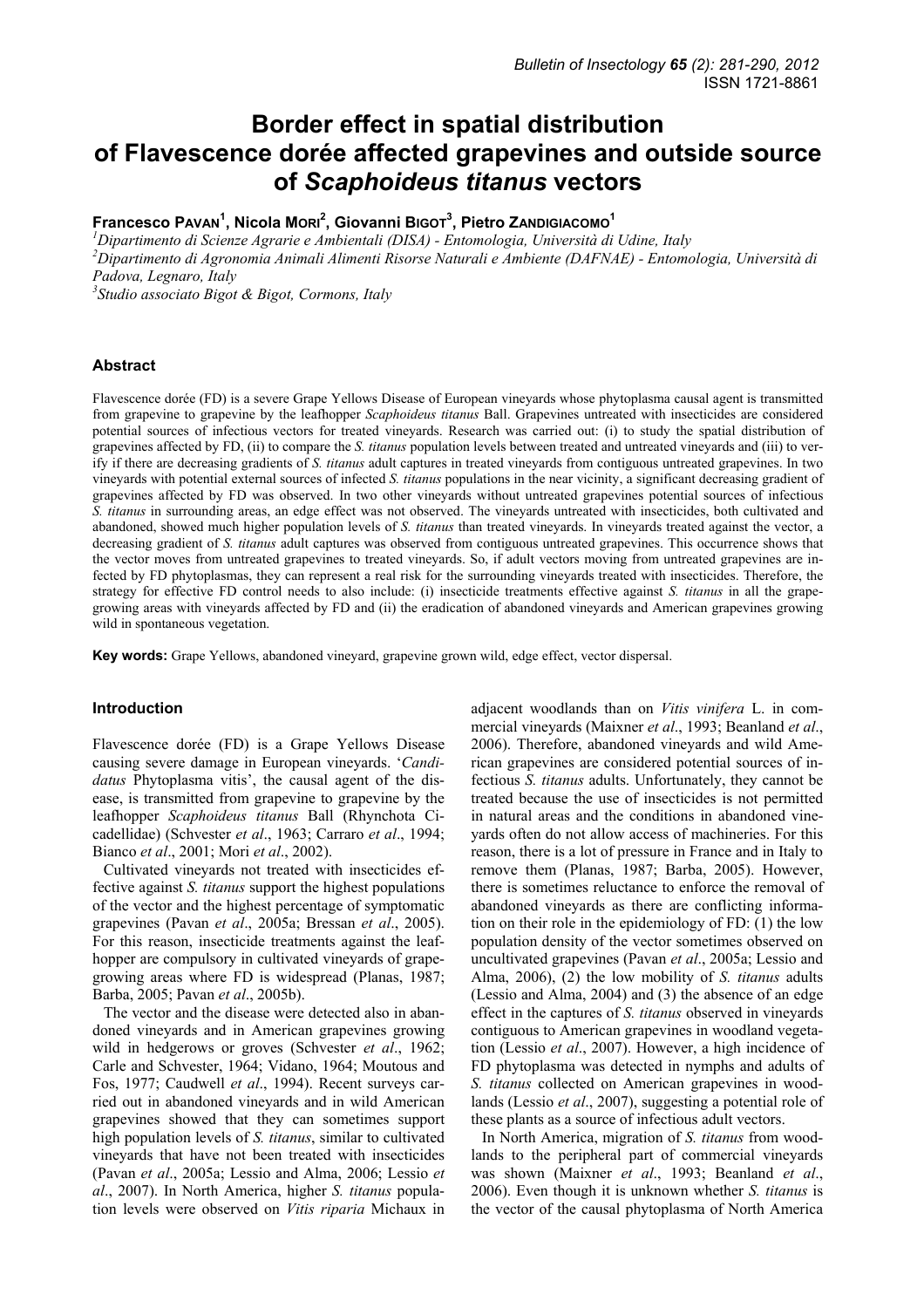Grapevine Yellows Disease, both the detection of a phytoplasma on wild grapevines and the occurrence of diseased grapevines mostly near vineyard edges bordering woodland vegetation support the concept that a vector moves from wild to cultivated grapevines.

To evaluate the potential risk for cultivated vineyards due to the presence of outside sources of vectors: (i) gradients of symptomatic grapevines between and along rows in vineyards affected by FD were verified, (ii) the population density of *S. titanus* in abandoned and in cultivated, treated or not against the vector, vineyards was compared and (iii) captures of *S. titanus* in treated vineyards as a function of distance from contiguous untreated vineyards were verified.

#### **Materials and methods**

### Gradients in the incidence of grapevines affected by FD in vineyards

Four northern-Italian vineyards with an incidence of grapevines affected by FD more than 5% were investigated during 2004-2009 for the presence of gradients of symptomatic grapevines between and along rows. The vineyards were treated at least once a year with insecticides against the vector. Three vineyards (No 1-3) were located in northeastern Italy (Friuli Venezia Giulia region, cultivar Merlot, Sylvoz training system; No 1, 45°96'N, 12°45'E, 576 grapevines; No 2, 45°96'N, 12°44'E, 334 grapevines; No 3, 45°88'N, 12°53'E, 842 grapevines) and one (No 4) in northwestern Italy (Piedmont region, cultivar Barbera, Guyot training system; 44°77'N, 8°45'E, 1442 grapevines). In the symptomatic grapevines of these vineyards only the "Flavescence dorée" phytoplasma ('*Candidatus* Phytoplasma vitis') was detected by PCR analysis (at least five grapevines per vineyard).

A map of each investigated vineyard (rows and grapevine along rows) and of the surrounding habitats, to identify potential sources of infectious *S. titanus*, was made (figure 1). Near the east side of the vineyard No 2, a vineyard with a percentage of FD infected grapevines higher than 50% and untreated with insecticides was present. Two sides of the vineyard No 4 were bordered by a grove with many American grapevines grown wild. In this last case, during summer 2008, 69 *S. titanus* adults were captured with yellow sticky traps on grapevines growing wild, 6 in the row 2 and 1 in the row 14 of vineyard despite of four insecticide applications against the vector in the cultivated vineyard (W. Biasi, personal communication). No potential sources of infectious *S. titanus* were found in the proximity of the vineyards No 1 and 3. In late August/early September of each sampling year the grapevines of the four vineyards were classified as symptomatic or asymptomatic depending on the presence of typical symptoms (partial or total lack of lignification of canes and shoots, rolling of leaves, sectorial discolorations of the blades). The plants that showed symptoms, at least once during the sampling years (No 1, 2004-2007; No 2, 2004-2005; No 3, 2004- 2007; No 4, 2008-2009), were considered infected.

The occurrence of gradients within the vineyards in FD affected grapevines was studied. For this purpose, the percentage of diseased plants in the different rows



**Figure 1.** Maps of four vineyards (No = vineyard number) sampled for FD incidence.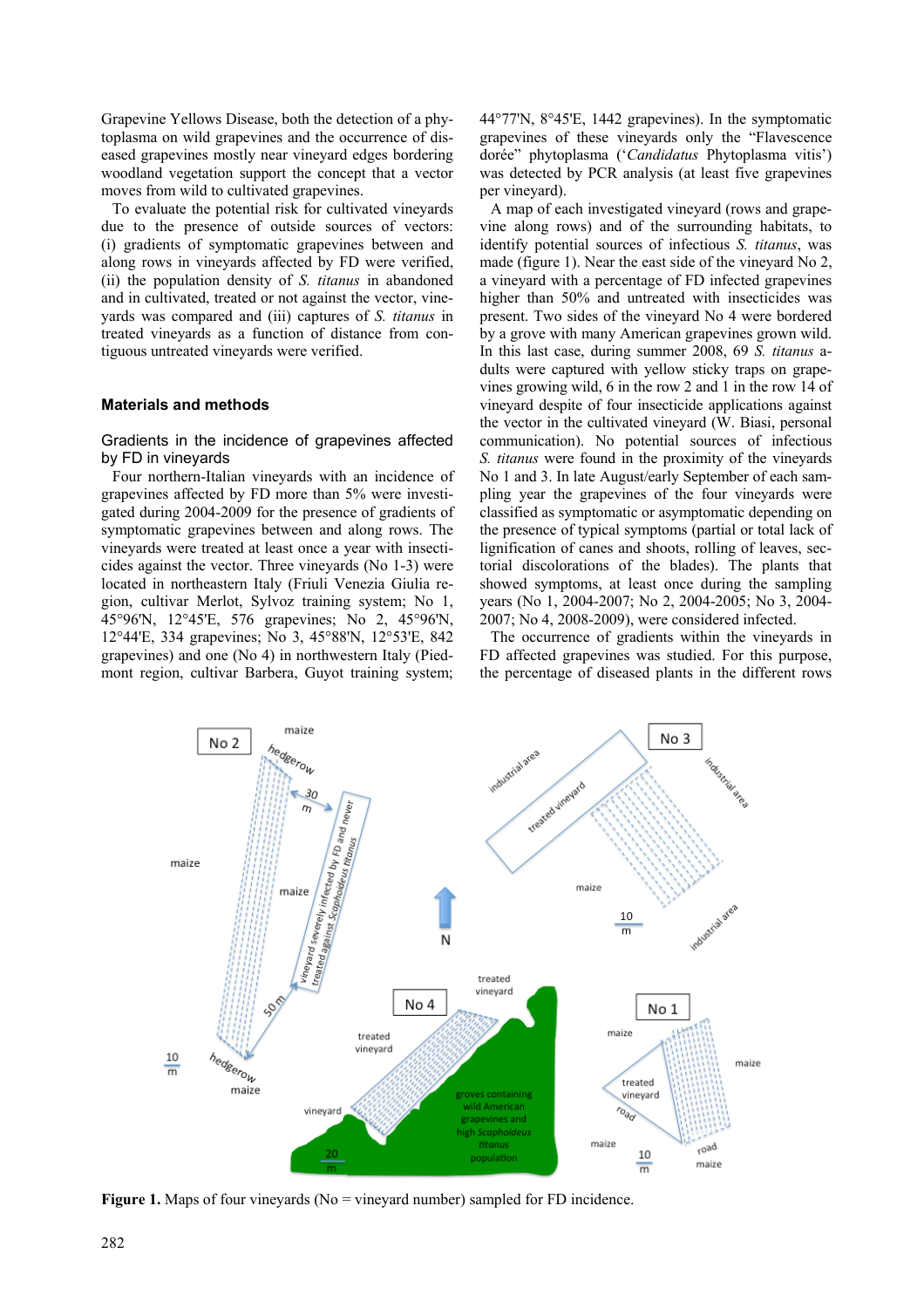

**Figure 2.** Maps of vineyards for surveys on *S. titanus* colonization (dark grey = vineyards treated with insecticides against *S. titanus*; light grey = vineyard untreated with insecticides;  $R = row$ ; the small rectangles within the vineyard areas show the spatial distribution of yellow sticky traps).

and in an equal number of plots across the rows was calculated. The percentage of diseased plants in each plot was plotted as a function of distance from vineyard borders associated with the higher percentage of diseased plants. The observed data were compared with those predicted by the power law model by calculating the log-log regression between the percentage of infected grapevines and the distance from vineyard borders. Moreover, symptomatic plants and external potential source of infectious vectors were reported in a map.

# Population density of *S. titanus* in abandoned and cultivated vineyards

The research was carried out during 2004-2007 in a flatland grape-growing area of northeastern Italy (Gorizia district, Friuli Venezia Giulia region) not affected by FD.

A yearly sampling of *S. titanus* adults was made with yellow sticky traps in cultivated vineyards, treated or untreated with insecticides against the leafhopper, and in abandoned vineyards. Each year between 32 and 54 vineyards were considered. The traps  $(11.5 \times 24 \text{ cm})$ were obtained by a plastic sheet (Plastibor s.r.l., Ponte San Nicolò, Padova, Italy) and were smeared with Temoocid (Kollant s.r.l., Vigonovo, Venice, Italy). Two traps per sampling site were placed at the beginning of August, when higher amounts of captures were usually observed (Pavan *et al*., 2005b) and remained in the field for 14 days. The two traps were placed within the grapevine canopies, approximately 1 m above ground level, in a central row of the sampling vineyards at about 10 and 30 m from a border side. All the captured *S. titanus* adults were counted under a dissection microscope. For the vineyards treated with insecticides the active ingredients sprayed and the proximity to grapevines untreated against the vector was recorded.

To compare the captures of *S. titanus* in abandoned

and cultivated vineyards in the different years, Kruskal-Wallis test and Dunn's multiple comparisons test were used. To compare the captures of *S. titanus* in vineyards treated with different insecticides against the vector throughout the four years, Friedman version of the Kruskal-Wallis test and Dunn's multiple comparisons test were used (Mack and Skillings, 1980; Groggel and Skillings, 1986).

# *S. titanus* ability to colonize cultivated/treated vineyards

Two surveys were carried out in 2005-2007 in two flatland vineyard habitats, located in northeastern Italy (Friuli Venezia Giulia region), to verify the ability of *S. titanus* adults to move from abandoned or cultivated, but untreated against *S. titanus*, vineyards to vineyards treated against the vector (figure 2).

In the first habitat  $(45^{\circ}96^{\prime}N, 13^{\circ}45^{\prime}E;$  survey 1), the ability of *S. titanus* to colonize a cultivated treated vineyard moving from a cultivated untreated vineyard was tested. The treated vineyard (cultivar Sauvignon Blanc, Guyot training system, grapevines trained at a distance of  $2.5 \times 1$  m) was placed at the distance of 11 m from the untreated vineyard (cultivar Sauvignon Blanc, Guyot training system, grapevines trained at a distance of  $3 \times 0.8$  m).

In the second habitat (45°93'N, 13°51'E; survey 2), the ability of *S. titanus* to colonize a cultivated treated vineyard moving from an abandoned vineyard was tested. The cultivated vineyard (cultivar Pinot gris, Guyot training system, grapevines trained at a distance of  $2.5 \times 0.6$  m) was placed at the distance of 3 m from the abandoned vineyard (three rows of European grapevine and American grapevines grown from graft root stock mixed with bramble and other woody plants (e.g. *Ulmus minor* Miller, *Cornus sanguinea* L., *Sambucus nigra* L.).

The insecticides applied in the treated vineyards were: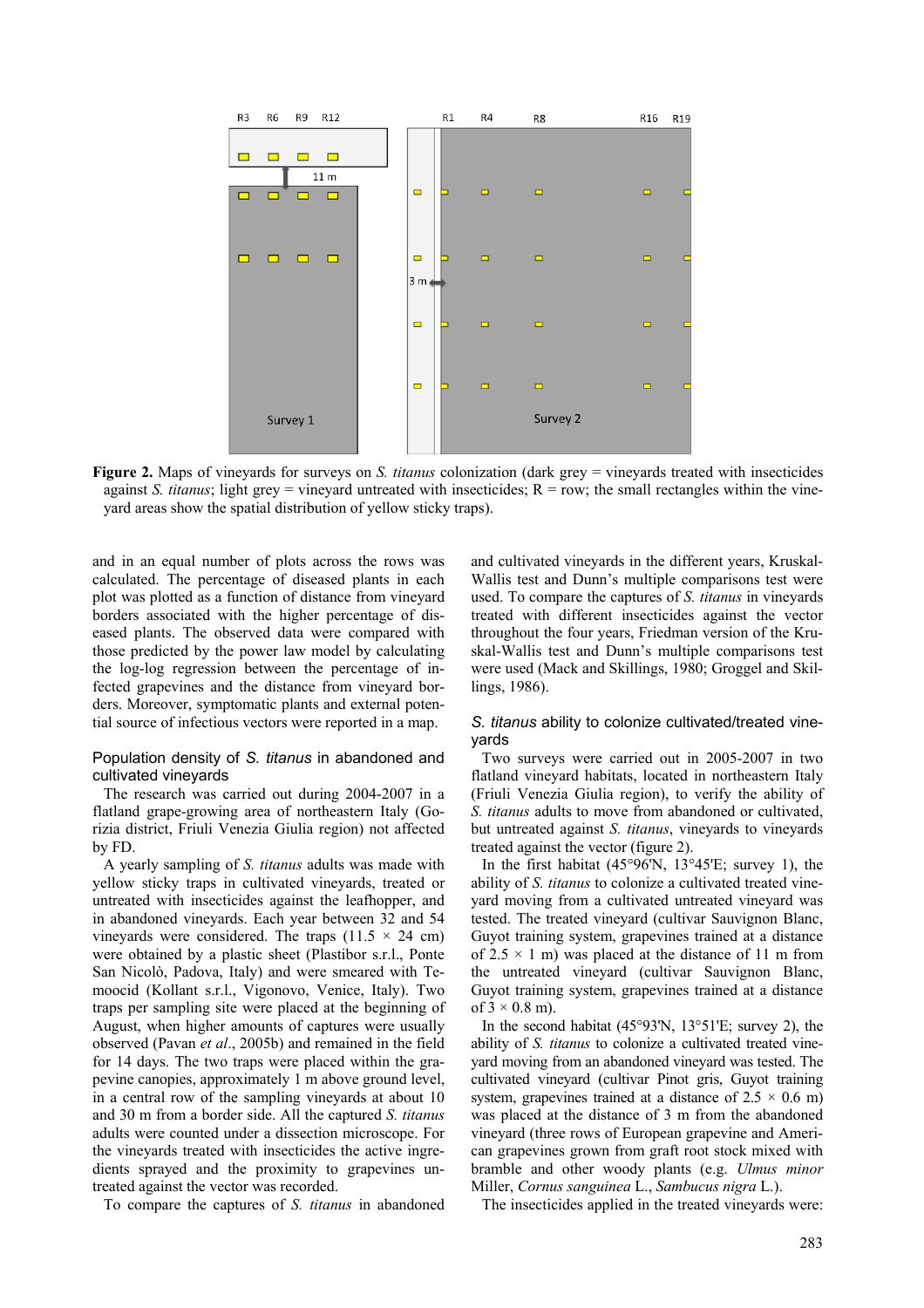clorpyriphos-ethyl in early July (survey 1), flufenoxuron in mid June (surveys 2/2005 and 2/2006) and pyrethrum in mid June (survey 2/2007).

The adults of *S. titanus* were monitored with yellow sticky traps, as those described above, from late June/early July to September. Groups of four traps were placed on untreated grapevines and in different positions of the contiguous treated vineyards (figure 2). In survey  $2/2005$  all the five positions were considered, while in surveys 2/2006 and 2/2007 only R1, R4 and R19. The traps were placed within the grapevine canopies, approximately 1 m above ground level, and replaced every one (survey 2/2007) or two weeks (surveys 1/2005, 2/2005, 2/2006). All the captured *S. titanus* adults were counted under a dissection microscope.

To compare the captures of *S. titanus* in abandoned and cultivated vineyards in the three years of survey 2, Mann-Whitney test was used. To compare the captures of *S. titanus* in different positions inside cultivated vineyards (surveys 1 and 2) repeated measures ANOVA for matched observations and Tukey-Kramer multiple comparisons test were used considering sampling dates as repeated measures. Prior to the analysis, data were transformed to  $log10(x + 1)$  to respect ANOVA assumptions. In survey 2/2005, when the captures of *S. titanus* were monitored in five different positions inside the treated vineyards, the *S. titanus* adult spatial distribution was compared with those predicted by the power law model that has previously been shown to describe disease gradients by a natural source of infectious vectors (Gregory, 1968; Purcell, 1974; Bressan *et al*., 2007; Mori *et al*., 2008). To establish the statistical significance of the power law function, the log-log regression between captures and distance from the *S. titanus* source was calculated. Statistical analysis was performed with GraphPad Instat 3 for Macintosh.

# **Results**

Gradients in the incidence of grapevines affected by FD in vineyards

In the vineyards No 2 and 4 significant decreasing abundances of grapevines affected by FD were observed as the distance from a border row or a border across rows increased (figure 3; table 1). In the vineyard No 2



**Figure 3.** Percentage of grapevines affected by FD observed in each row and in an equal number of plots across rows (plot 1 and the plot with the highest number are the two border rows or the two border plots across row).

**Table 1.** Comparison of the observed percentages of infected grapevines between and across rows with those predicted by the power law model by calculating the log-log regression between the percentage of infected grapevines and the distance from vineyard borders.

| Vinevard No | Between rows                                          | Across rows                                                    |
|-------------|-------------------------------------------------------|----------------------------------------------------------------|
|             | $Y = 29.8X^{-0.32}$ ; $P = 0.37$ ; $R^2 = 0.09$       | Y = 23.3 <sup>-0.22</sup> ; P = 0.45; R <sup>2</sup> = 0.06    |
|             | $Y = 205.9X^{-0.85}$ ; $P < 0.01$ ; $R^2 = 0.70$      | $Y = 54.1^{-0.29}$ ; $P < 0.03$ ; $R^2 = 0.65$                 |
|             | $Y = 18.7^{-0.31}$ ; P = 0.090; R <sup>2</sup> = 0.32 | Y = 19.4 <sup>-0.27</sup> ; P = 0.088; R <sup>2</sup> = 0.32   |
| 4           | $Y = 181.5X^{-0.52}$ ; $P < 0.001$ ; $R^2 = 0.82$     | Y = 257.0X <sup>-0.47</sup> ; P < 0.001; R <sup>2</sup> = 0.83 |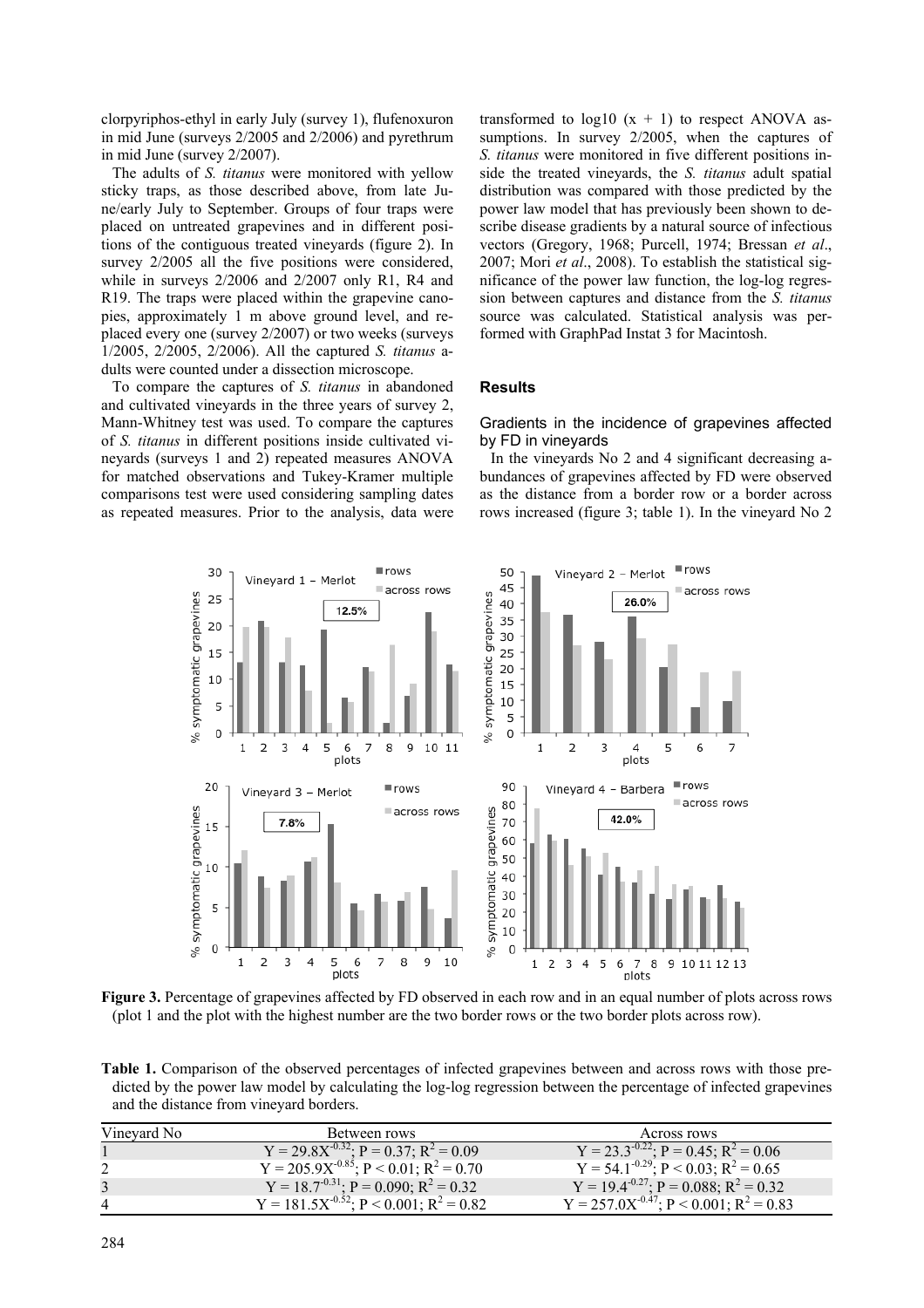the gradients were decreasing from east to west and from north to south and appeared associated with the distance from the severely FD-infected vineyard because the highest incidence of FD are in the two borders nearest to this vineyard (figure 4). In the vineyard No 4 the gradients were decreasing from south-east to northwest and from south-west to north-east and appeared associated with the distance from the grove with grapevines growing wild and infested by *S. titanus* (figure 4).

On the contrary, in the vineyards No 1 and 3, where no potential sources of infectious *S. titanus* were found in surrounding areas, no significant gradients from borders were observed (figures 3 and 5; table 1).

Population density of *S. titanus* in abandoned and cultivated vineyards

The population density of *S. titanus* adults in abandoned and cultivated/untreated vineyards was significantly higher than in cultivated/treated vineyards (figure 6A). In three out of four years the captures in abandoned vineyards were on average higher than in cultivated/untreated vineyards but the differences were not significant due to the high variability in the captures of *S. titanus* observed in the two vineyard groups.

The type of active ingredients applied against *S. titanus* influenced the captures of the vector (figure 6B). In particular, the lowest captures were observed for



**Figure 4.** Maps of vineyards No 2 (upper) and 4 (bottom) with spatial distribution of symptomatic grapevines and potential sources of infected *S. titanus*.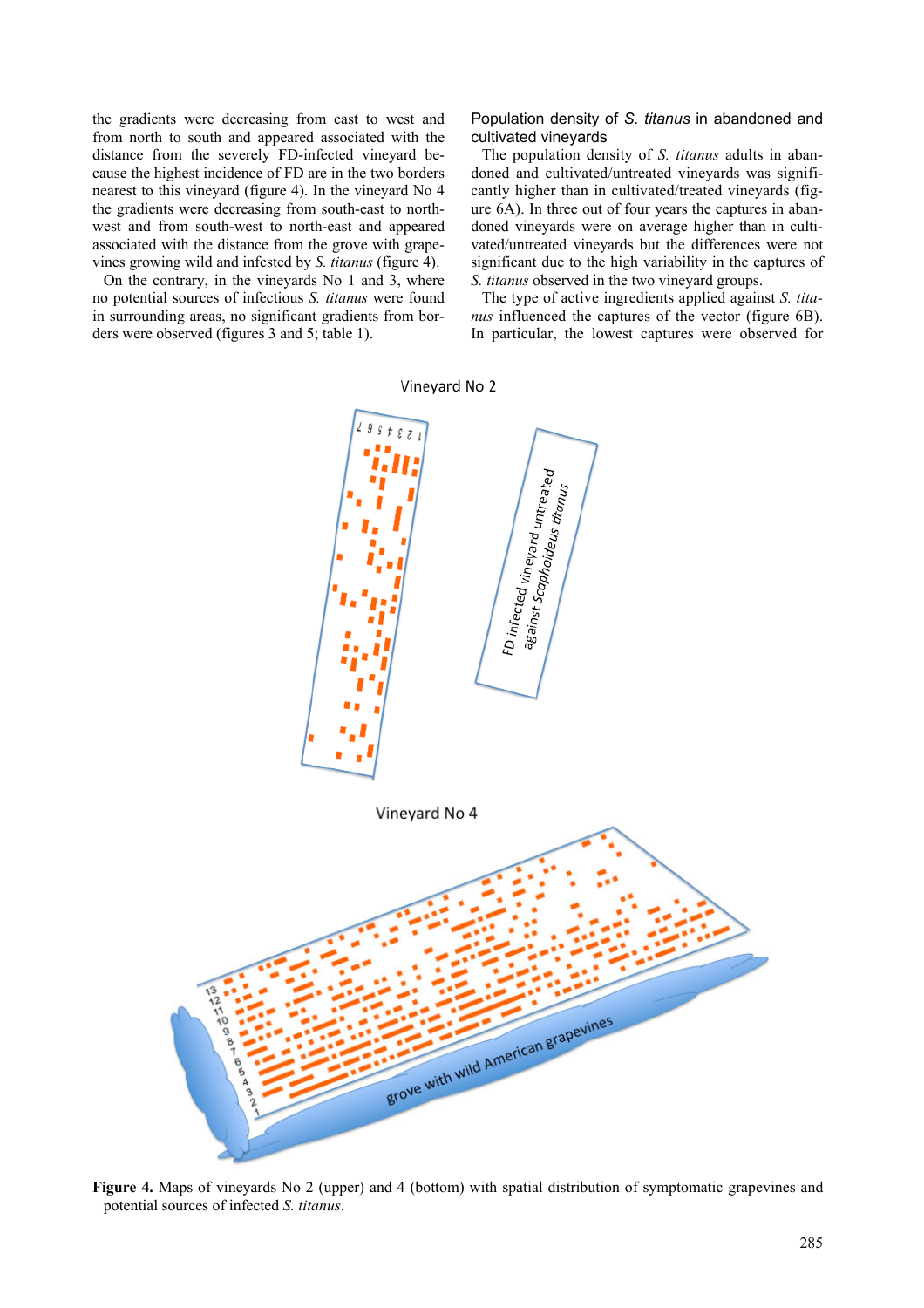

**Figure 5.** Maps of vineyards No 1 (left) and 3 (right) with spatial distribution of symptomatic grapevines.



**Figure 6.** Captures of *S. titanus* adults recorded during 2004-2007 in vineyards located in a grape-growing area of northeastern Italy. (A) Comparison among abandoned and cultivated (treated or untreated against the vector) vineyards. (B) Comparison among different active ingredients applied in the vineyards treated against the vector. The numbers inside or above the columns indicate the number of sampled vineyards. Different small letters above the columns indicate significant differences at the 0.05 level (Dunn's multiple comparisons test). The numbers in the upper part of the figures indicate the min and max of captures in the different types of sampled vineyards.

organophosphate and the highest for indoxacarb. However, for all the active ingredients vineyards without captures were observed. During 2004-2007 in only 15 cases out of 145 the vineyards treated with insecticides against *S. titanus* showed more than two captures/trap/14 days. In four cases the sampled vineyards were bordered by abandoned or cultivated/untreated vineyards, with another four cases bordered by groves containing wild American grapevines, and in the remaining seven cases the insecticides applied were indoxacarb or pyrethrum. The first active ingredient is little effective against *S. titanus*, while the second shows a high knock-down effect but has a low residual activity (Pavan *et al*., 2005b).

# *S. titanus* ability to colonize cultivated/treated vineyards

# Survey 1

In the two sampling positions inside the treated vineyard the captures of *S. titanus* were significantly lower than in the untreated vineyards (figure 7). Considering the total captures, no differences were observed between the two positions inside the treated vineyard.

Considering the dynamics of captures over time, during the two weeks after the insecticide application a significant reduction in the number of *S. titanus* adults was observed in the treated vineyard (figure 7). The next two weeks the differences remains significant only between the untreated and treated inside. By one month after the treatment, the differences were not longer significant.

#### Survey 2

In all the three years the captures were significantly higher in the abandoned vineyard than in the contiguous cultivated/treated vineyard (figure 8). In 2005 inside the treated vineyard the total captures in the border row contiguous to the abandoned vineyard were significantly higher than in the other sampled rows (figure 9A). The variation in *S. titanus* captures according to the distance from the abandoned vineyard was described well by a power law curve showing the existence of a gradient of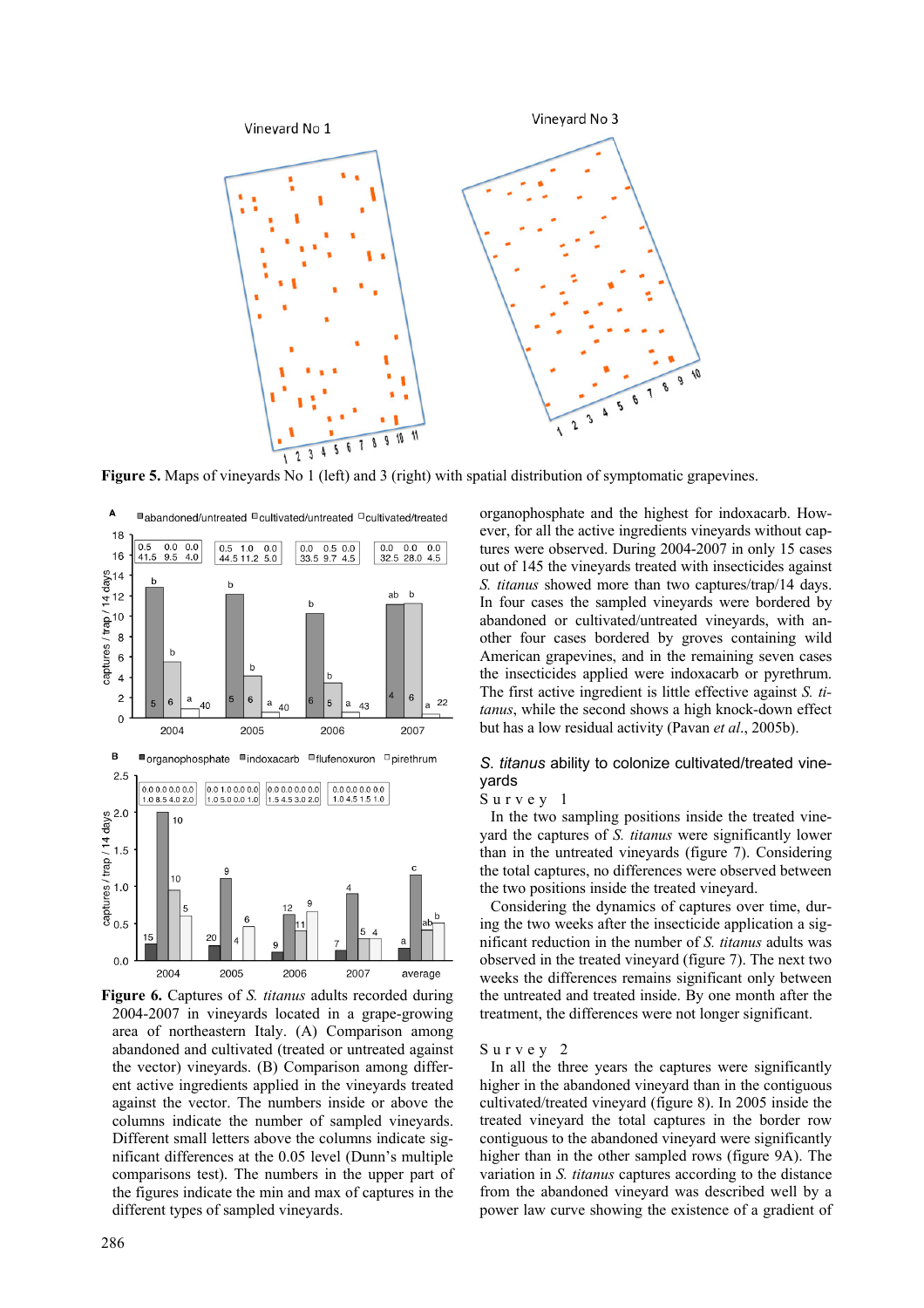

**Figure 7.** Captures of *S. titanus* adults recorded in 2005 from late June to late September in an untreated vineyard and in a contiguous treated vineyard at different distances from the former. In the treated vineyard clorpyriphos-ethyl was sprayed on July  $6<sup>th</sup>$ . The traps were placed in both vineyards at 4 m from the opposite border sides and also located 36 m inside the treated vineyard. Different small letters among positions near legend (the values show captures/trap/sampling period) indicate statistical differences at the 0.05 level (Tukey's test). Different small letters among positions within the same sampling period indicate statistical differences at the 0.05 level (Tukey's test).



**Figure 8.** Captures of *S. titanus* adults during 2005- 2007 in an abandoned vineyard and in the inside part of a contiguous cultivated vineyard (traps on the borders are not considered). The cultivated vineyard was treated every year against the vector. For each year the asterisks indicate significant differences at the 0.01 level (Mann-Whitney test). The numbers in the upper part of the figure indicate the min and max of captures in the traps.

captures from the border side contiguous with the abandoned vineyard to the opposite border side (figure 9B). Considering the dynamics of captures over the time, in all the sampling periods the number of *S. titanus* adults recorded in the vineyard row contiguous to the abandoned vineyard was higher than in the other rows, even though



**Figure 9.** Captures of *S. titanus* adults recorded during the summer in survey 2/2005 in a cultivated/treated vineyard contiguous to an abandoned vineyard. (A) Dynamic of captures from early July to late September in the two border rows and in the inside rows (average of R4, R8, R16). In the treated vineyard flufenoxuron was sprayed on June 23<sup>th</sup>. Different capital letters among positions near legend (the values show captures/trap/sampling period) indicate statistical differences at the 0.01 level (Tukey's test). Different small letters among positions within the same sampling period indicate statistical differences at the 0.05 level (Tukey's test). (B) Gradient of total adult captures from the abandoned vineyard. The relationship was described by a significant power law function.

the differences were significant only in August (figure 9A).

Also in the following years (surveys 2/2006 and 2/2007) the captures from border rows contiguous with the abandoned vineyard were significantly higher than those observed in the opposite border side (figures 10A and 10B). Considering the dynamics of captures over the time, both years in all the sampling periods the number of *S. titanus* adults recorded in the vineyard row contiguous to the abandoned vineyard was higher than in the other sample rows, even though the differences were significant only in July of survey 2/2006 (figure 10A).

### **Discussion**

The occurrence of decreasing gradients of FD infected grapevines from vineyard borders shows that external sources of infectious *S. titanus* can play an important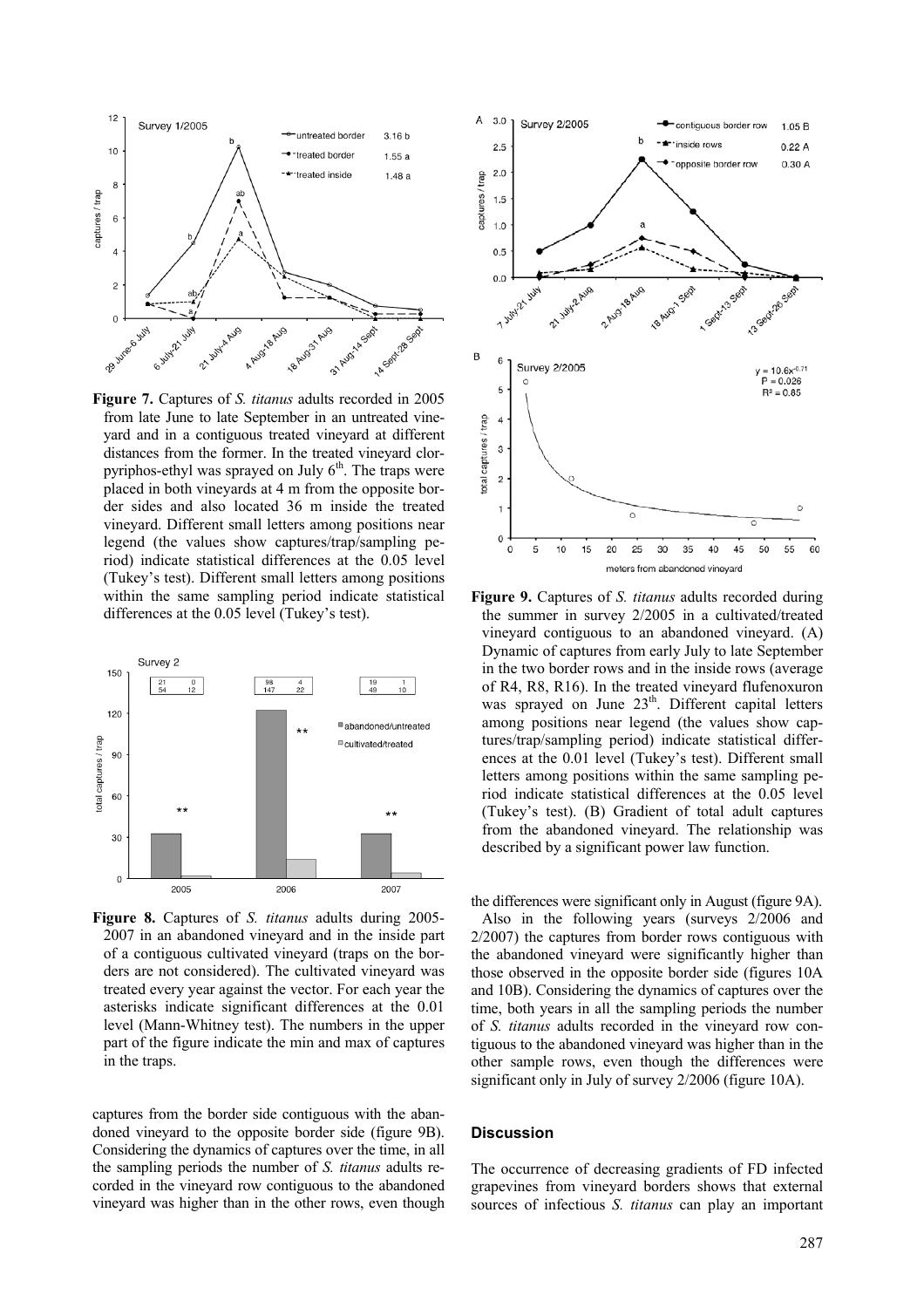

**Figure 10.** Captures of *S. titanus* adults recorded during the summer in survey 2/2006 (A) and survey 2/2007 (B) in three different positions of a cultivated/treated vineyard (flufenoxuron on June  $22<sup>th</sup> 2006$ , pyrethrum on June  $25<sup>th</sup> 2007$  contiguous to an abandoned vineyard. Different small and capital letters among positions near legend (the values show captures/trap/sampling period) indicate statistical differences at the 0.05 and 0.01 levels, respectively (Tukey's test). Different small letters among positions within the same sampling period indicate statistical differences at the 0.05 level (Tukey's test).

role in the epidemiology of FD. Besides, the fact that the decreasing gradients were observed in vineyards with the highest incidence of infected grapevines suggests that external sources of infectious vectors can be more dangerous than internal ones. These high levels of FD occurred even though the vineyards No 2 and 4 were treated at least twice a year with insecticides active against *S. titanus*. Analogies with another European Grape Yellows Disease, Bois noir nettle type, are evident. In fact, most of the vineyards affected by this phytoplasmosis are characterized by: (i) external sources of infectious *Hyalesthes obsoletus* Signoret vectors (usually nettle along ditches surrounding vineyards), (ii) the occurrence of decreasing gradients of infected grapevines and (iii) the ineffectiveness of insecticide treatments when applied to these vineyards (Maixner, 2006; Mori *et al*., 2008; 2012).

The decreasing gradient of FD infected grapevines from vineyard borders is reflected in a decreasing gradient of *S. titanus* captures from borders contiguous to external sources of the vector. These can be represented by cultivated vineyards untreated against *S. titanus*, abandoned vineyards and grapevines growing wild in woodland. In these last vegetational structures the population levels of *S. titanus* can be comparable to or higher than those recorded in cultivated vineyards untreated against the vector. Since the vector can move from untreated vineyards to contiguous vineyards treated with insecticides, the efficacy of the same active ingredient against *S. titanus* appears lower if the treated vineyard is contiguous to an external source of the leafhopper. The migration of *S. titanus* adults from abandoned vineyards to cultivated ones could be favoured by the fact that the leaves of uncultivated European grapevines are usually severely affected by fungus diseases during the summer. However, the captures remain very higher in the vineyards source of *S. titanus* than in those adjacent. This indirectly confirmed the low mobility of *S. titanus* adults (Lessio and Alma, 2004).

If untreated vineyards, both cultivated and abandoned, are FD infected, they can be a potential source of infectious *S. titanus* adults for other cultivated vineyards, particularly for plants placed on contiguous border sides. Therefore, the results of this research confirm not only the importance of treating all vineyards against *S. titanus*, but they also suggest the need to remove abandoned vineyards.

With wild American grapevines growing in hedgerows or groves as the potential source of *S. titanus*, the movement of the vector from woodlands to vineyards has been observed in North America (Maixner *et al*., 1993; Beanland *et al*., 2006), whereas it did not apparently occur in a grape growing-area of northwestern Italy (Lessio *et al*., 2007). In any case, in grape-growing areas affected by Grape Yellows Disease, the high incidence of infectious *S. titanus* specimens detected on wild growing grapevines (Maixner *et al*., 1993; Lessio *et al*., 2007) and the border effect in symptomatic grapevines, both in North America (Maixner *et al*., 1993; Beanland *et al*., 2006) and in Italy (this research), suggest the removal of these plants. Also, the unsatisfactory efficacy of insecticide treatments in the control of FD occurring in some vineyards contiguous to woodland vegetation supports this decision. However, the complete removal of hedgerows or groves in the near vicinity of vineyards is not advisable, as *S. titanus* is able to complete its biological cycle only on *Vitis* spp. (Vidano, 1964; Maixner *et al*., 1993) and spontaneous plants can harbour natural enemies of many pests.

If it is not possible to remove grapevines that are a potential source of infectious *S. titanus*, an appropriate separation between uncultivated grapevines and cultivated vineyards could be advisable, as suggested in North America (Beanland *et al*., 2006). Research on the mobility of *S. titanus* would indicate that distance between uncultivated grapevines and cultivated vineyards has to be at least 40 m (Lessio and Alma, 2004; Beanland *et al*., 2006). When it is not profitable to respect this distance, and taking into consideration the different cultivar susceptibility to FD (Caudwell, 1990; Posenato *et al.*, 1996; Pavan *et al*., 1997; 2012; Bellomo *et al*., 2007), a valid alternative could be to plant the less susceptible grape varieties near woodland vegetation.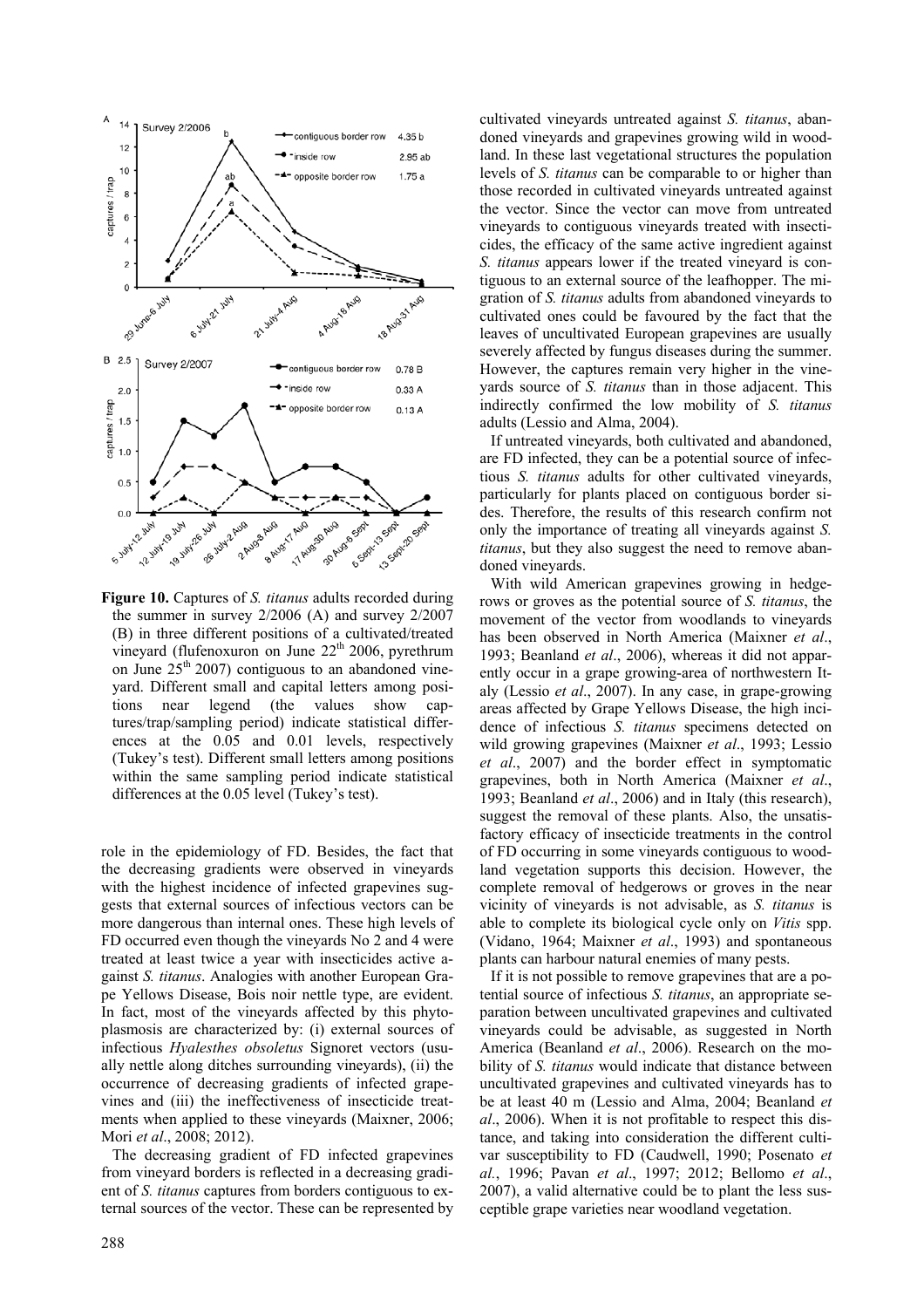Nowadays, in the context of FD control strategies, the recovery of infected plants plays an important role (Osler *et al*., 2000; Bellomo *et al*., 2007; Pavan *et al*., 2012). Recovery can be favoured by resistance inducers and, in the future, by the use of fungi and bacteria antagonists of phytoplasmas (Martini *et al*., 2009; Romanazzi *et al*., 2009; Bulgari *et al*., 2011; Musetti *et al*., 2011; Bianco *et al*., 2012). However, recovery is a useful tool for FD control only if new infections are prevented. This can be obtained with traditional approaches based on chemical control of *S. titanus* and removing of external sources of infectious *S. titanus*. In the future, the vector could be also controlled with a symbiotic approach (Marzorati *et al*., 2008) and with mating disruption based on substrate-borne vibrational signals (Mazzoni *et al*., 2009; Eriksson *et al*., 2012).

# **Acknowledgements**

This research was partially funded by a MiPAF Project "I giallumi della vite: un fattore limitante le produzioni vitivinicole". We gratefully thank the growers of the Consorzio Tutela Vini DOC Friuli Isonzo for permission to work in their vineyards and Marco Ostan and Mariangela Sandra for helping us during field data collection. In addition, we thank Progettonatura Studio associato (Santa Lucia di Piave, Treviso, Italy) for providing part of data about the Piedmont vineyard.

# **References**

- BARBA M., 2005.- Lotta obbligatoria alla flavescenza dorata e al suo vettore *Scaphoideus titanus*, pp. 135-138. In: *Flavescenza dorata e altri giallumi della vite in Toscana e in Italia* (BERTACCINI A.,BRACCINI P., Eds).- Quaderno ARSIA 3/2005, Firenze, Italy.
- BEANLAND L., NOBLE R., WOLF T. K., 2006.- Spatial and temporal distribution of North American grapevine yellows disease and of potential vectors of the causal phytoplasmas in Virginia.- *Environmental Entomology*, 35: 332-344.
- BELLOMO C., CARRARO L., ERMACORA P., PAVAN F., OSLER R., FRAUSIN C., GOVERNATORI G., 2007.- Recovery phenomena in grapevines affected by grapevine yellows in Friuli Venezia Giulia.- *Bulletin of Insectology*, 60: 235-236.
- BIANCO P. A., ALMA A., CASATI P., SCATTINI G., ARZONE A., 2001.- Transmission of 16SrV phytoplasmas by *Scaphoideus titanus* Ball in Northern Italy.- *Plant Protection Science*, 37 (2): 49-56.
- BIANCO P. A., BERTACCINI A., ROMANAZZI G., 2012.- Recovery nelle malattie da fitoplasmi: induzione di resistenza da microrganismi e da elicitori naturali di sintesi.- *Petria*, 22 (1): 16-21.
- BRESSAN A., GIROLAMI V., BOUDON-PADIEU E., 2005.- Reduced fitness of *Scaphoideus titanus* exposed to Flavescence dorée phytoplasma.- *Entomologia Experimentalis et Applicata*, 115: 283-290.
- BRESSAN A., TURATA R., MAIXNER M., SPIAZZI S., BOUDON-PADIEU E., GIROLAMI V., 2007.- Vector activity of *Hyalesthes obsoletus* living on nettles and transmitting a stolbur phytoplasma to grapevines: a case study.- *Annals of Applied Biology*, 150: 331-339.
- BULGARI D., CASATI P., CREPALDI P., DAFFONCHIO D., QUAG-LINO F., BRUSETTI L., BIANCO P. A., 2011.- Restructuring of endophytic bacterial communities in Grapevine Yellowsdiseased and recovered *Vitis vinifera* L. plants.- *Applied and Environmental Microbiology*, 77: 5018-5022.
- CARLE P., SCHVESTER D., 1964.- Nouvelle mise au point su le lutte contre *Scaphoideus titanus* Ball, cicadelle vectrice de la flavescence dorée de la vigne.- *Revue de Zoologie Agricole et Appliquée*, 63 (7-9): 107-114.
- CARRARO L., LOI N., KUSZALA C., CLAIR D., BOUDON-PADIEU E., REFATTI E., 1994.- On the ability-inability of *Scaphoideus titanus* Ball to transmit different grapevine yellow agents.- *Vitis*, 33: 231-234.
- CAUDWELL A., 1990.- Epidemiology and characterization of Flavescence dorée (FD) and other grapevine yellows.- *Agronomie*, 10: 655-663.
- CAUDWELL A., LARRUE J., TASSART V., 1994.- Caractère "porteur de la flavescence dorée" chez les vignes porte-greffes, en particulier le 3309 Couderc et le Fercal.- *Agronomie*, 14: 83-94.
- ERIKSSON A., ANFORA G., LUCCHI A., LANZO F., VIRANT-DOBERLET M., MAZZONI V., 2012.- Exploitation of insect vibrational signals reveals a new method of pest management.- *PLoS ONE*, 7: e32954.
- GREGORY P. H., 1968.- Interpreting plant disease dispersal gradients.- *Annual Review of Phytopathology*, 6: 189-212.
- GROGGEL D. J., SKILLINGS J. H., 1986.- Distribution-free tests for main effects in multifactor designs.- *The American Statistician*, 40: 99-102.
- LESSIO F., ALMA A., 2004.- Dispersal patterns and chromatic response of *Scaphoideus titanus* Ball (Homoptera Cicadellidae), vector of the phytoplasma agent of grapevine flavescence dorée.- *Agricultural and Forest Entomology*, 6: 121- 127.
- LESSIO F., ALMA A., 2006.- Influence of grapevines presence in different ecosystems on the density of *Scaphoideus titanus* Ball (Homoptera: Cicadellidae).- *IOBC/wprs Bulletin*, 29 (11): 155-159.
- LESSIO F., TEDESCHI R., ALMA A., 2007.- Presence of *Scaphoideus titanus* on American grapevine in woodlands, and infection with "flavescence dorée" phytoplasmas.- *Bulletin of Insectology*, 60: 373-374.
- MACK G. A., SKILLINGS J. H., 1980.- A Friedman-type rank test for main effects in a two-factor ANOVA.- *Journal of the American Statistical Association*, 75: 947-951.
- MAIXNER M., 2006.- Grapevine yellows Current developments and unsolved questions, pp. 1-8 addendum. In: *Extended abstracts, 15th Meeting of the International Council for the study of virus and virus-like diseases of the Grapevine*, Stellenbosch, South Africa, 3-7 April 2006.
- MAIXNER M., PEARSON R. C, BOUDON-PADIEU E., CAUDWELL A., 1993.- *Scaphoideus titanus,* a possible vector of Grape Yellows in New York.- *Plant Disease*, 77: 408-413.
- MARTINI M., MUSETTI R., GRISAN S., POLIZZOTTO R., BORSELLI S., PAVAN F., OSLER R., 2009.- DNA-dependent detection of the grapevine fungal endophytes *Aureobasidium pullulans* and *Epicoccum nigrum*.- *Plant Disease*, 93: 993-998.
- MARZORATI M., PAJORO M., CLEMENTI E., BRUSETTI L., RADDADI N., BALLOI A., TEDESCHI R., CORONO S., QUAGLIO F., BIANCO P. A., BANDI C., SACCHI L., ALMA A., DAFFON-CHIO D., 2008.- Characterization of the microflora associated to *Scaphoideus titanus*, the insect vector of the "flavescence dorée.- *Bulletin of Insectology*, 61: 215-216.
- MAZZONI V., LUCCHI A., ČOKL A., PREŠERN J., VIRANT-DOBERLET M., 2009.- Disruption of the reproductive behaviour of *Scaphoideus titanus* by playback of vibrational signals.- *Entomologia Experimentalis et Applicata*, 133: 174-185.
- MORI N., BRESSAN A., MARTINI M., GUADAGNINI M., GI-ROLAMI V., BERTACCINI A., 2002.- Experimental transmission by *Scaphoideus titanus* Ball of two Flavescence doréetype phytoplasmas.- *Vitis*, 41: 99-102.
- MORI N., PAVAN F., BONDAVALLI R., REGGIANI N., PALTRINIERI S., BERTACCINI A., 2008.- Factors affecting the spread of "Bois Noir" disease in north Italy vineyards.- *Vitis*, 47: 65-72.